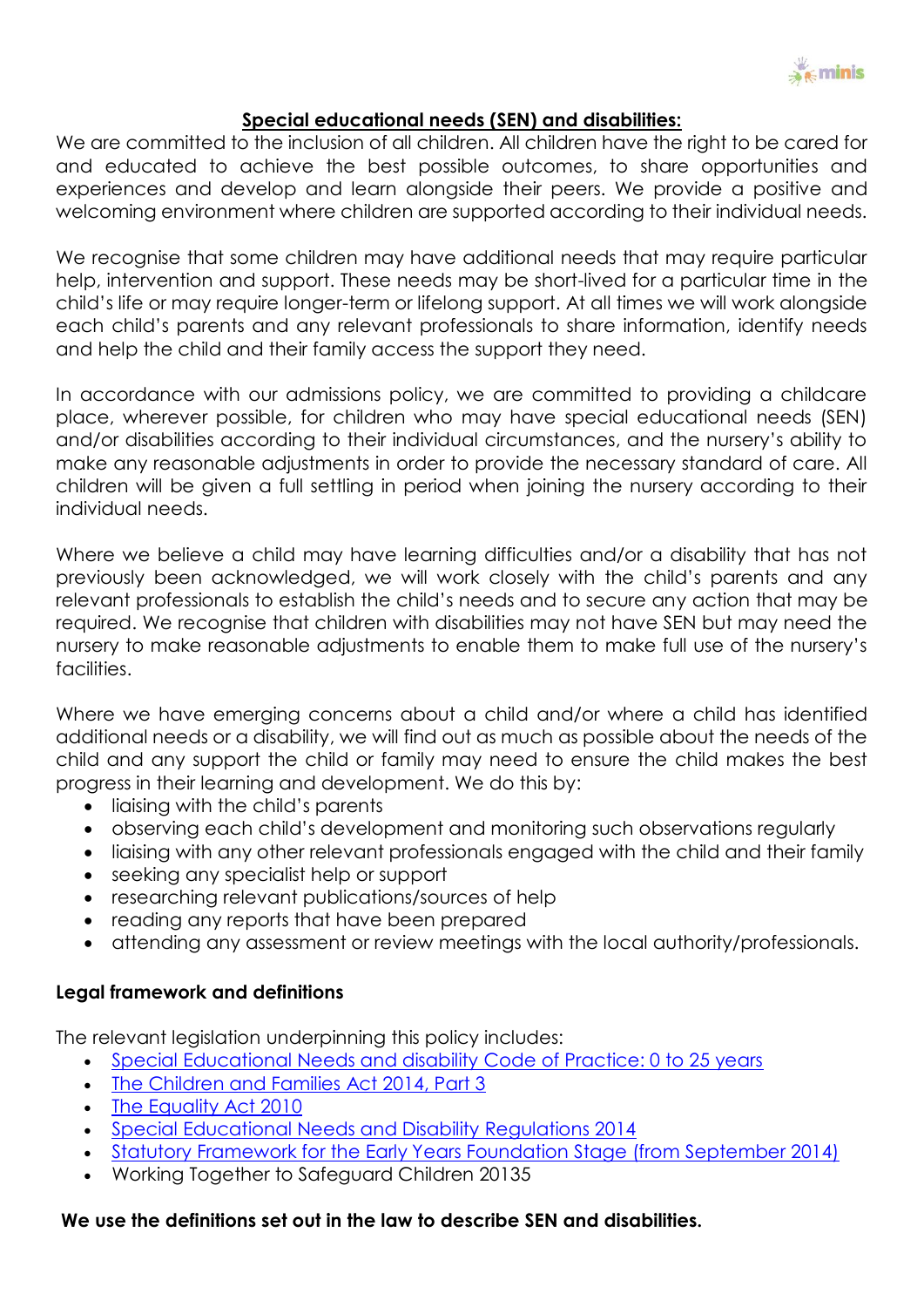

- A child has SEN if they have a **learning difficulty or disability** which calls for **special educational provision** to be made for them.
- A **learning difficulty or disability** means that a child of compulsory has a significantly greater difficulty in learning than the majority of other children of the same age; and/or has a disability which prevents or hinders them from making use of the sort of facilities generally provided for others of the same age.
- For children aged two or more, **special educational provision** is educational provision that is additional to or different from that made generally for other children of the same age. For a child under two years of age, special educational provision means educational provision of any kind.
- A child under compulsory school age has SEN if he or she is likely to have a learning difficulty or disability when they reach compulsory school age or would do so if special educational provision was not made for them.
- A **disability** is defined in the [Equality Act 2010](http://www.legislation.gov.uk/ukpga/2010/15/contents) as 'a physical or mental impairment which has a long-term and substantial adverse effect on their ability to carry out normal day-to-day activities'. 'Long-term' is defined as 'a year or more' and 'substantial' is defined as 'more than minor or trivial'. This definition includes sensory impairments such as those affecting sight or hearing, and long-term health conditions such as asthma, diabetes, epilepsy, and cancer. Children with such conditions do not necessarily have SEN, but there is a significant overlap between disabled children and those with SEN. Where a disabled child requires special educational provision they are also be covered by the SEN definition.

## **Aims:**

The nursery has regard to the statutory guidance set out in the Special Educational Needs and Disability Code of Practice: 0 to 25 years (2014). We have clear arrangements in place to support children with SEN and disabilities. We aim to:

- Recognise each child's individual needs through gathering information from parents and others involved with the child on admission and through our procedures for observation and assessment
- Ensure all staff understand their responsibilities to children with SEN and disabilities and have regard to the guidance given in the Special Educational Needs and Disability Code of Practice 2014
- Plan, provide or help parents to obtain any additional help or support for any needs not being met by the universal service provided by the nursery
- Include all children and their families in our provision, making reasonable adjustments where needed
- Provide well-informed and suitably trained practitioners to help support parents and children with special educational needs and/or disabilities
- Identify any emerging concerns that might suggest a child has special educational needs and/or disabilities at the earliest opportunity and plan for those needs through a range of strategies
- Share any information received and assessments made by the nursery with parents and support parents in seeking any help they or the child may need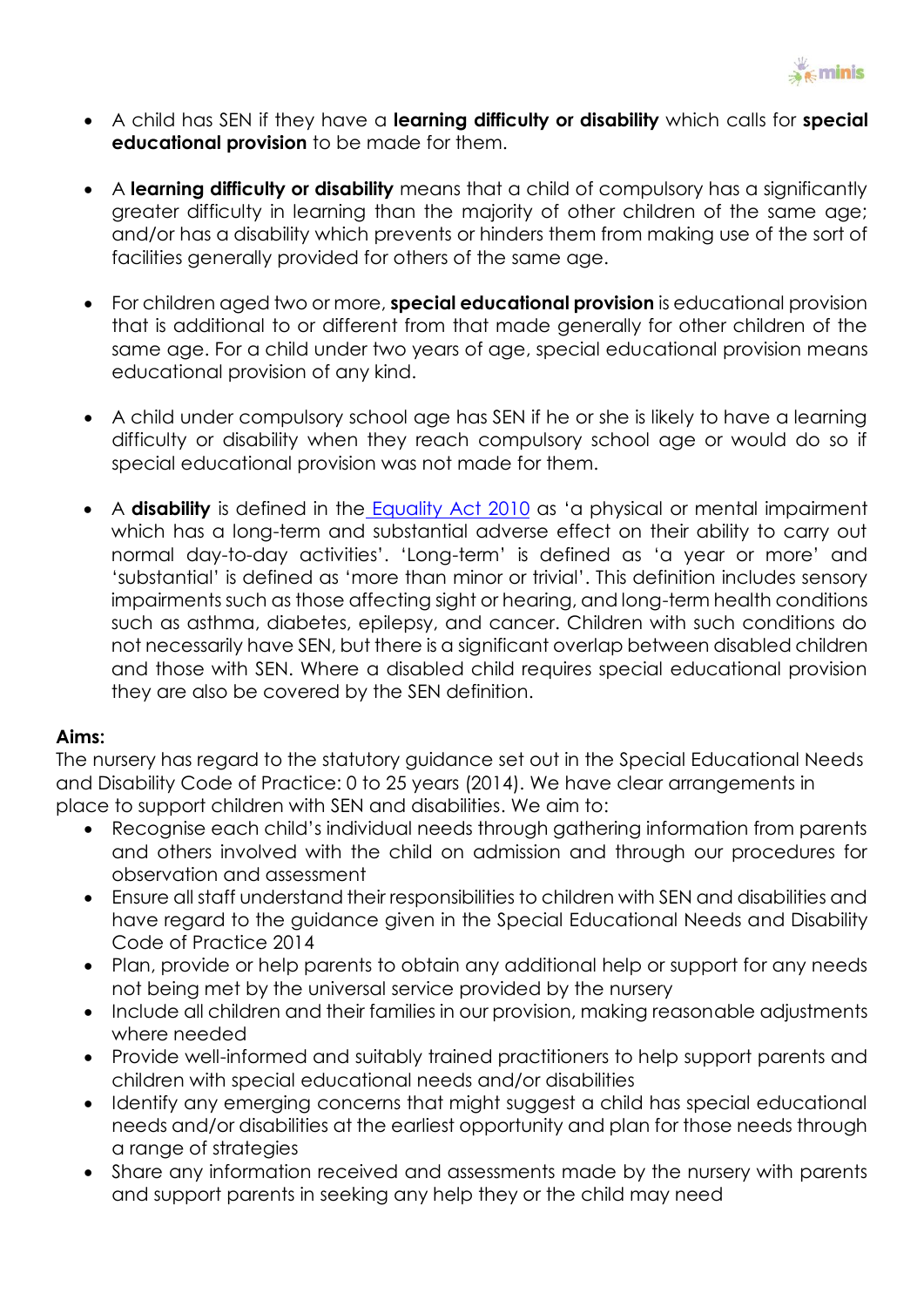

- Seek any additional help needed including requesting an Education, Health and Care (EHC) Needs Assessment where the nursery's own actions are not helping the child to make progress
- Work in partnership with parents and other agencies in order to meet the individual children's needs, including health services and the local authority, and seek advice, support and training where required
- Monitor and review our practice and provision and, if necessary, make adjustments and seek specialist equipment and services if needed
- Ensure that all children are treated as individuals/equals and are encouraged to take part in every aspect of the nursery day according to their individual needs and abilities
- Ensure that gifted and talented children who learn more quickly are also supported
- Encourage children to value and respect others
- Challenge inappropriate attitudes and practices
- Promote positive images and role models during play experiences of those with additional needs wherever possible
- Celebrate diversity in all aspects of play and learning.

# **Methods**

We will:

- Develop and maintain a core team of staff who are experienced in the care of children with additional needs. Staff will be provided with specific training to help them make any special educational provision needed and meet the requirements of the Special Educational Needs and Disability Code of Practice 2014
- Identify a member of staff to be our Special Educational Needs Co-ordinator (SENCO) and share their name with parents (see below for an explanation of their role)
- Provide a statement showing how we provide for children with learning difficulties and/or disabilities and share this with staff, parents and other professionals
- Ensure that the provision for children with learning difficulties and/or disabilities is the responsibility of all members of staff in the nursery
- Ensure that our inclusive admissions practice includes equality of access and opportunity
- Ensure that our physical environment is, as far as possible, suitable for children and adults with disabilities
- Work closely with parents to create and maintain a positive partnership which supports their child(ren)
- Provide differentiated activities to meet all individual needs and abilities to give a broad and balanced early learning environment for all children including those with learning difficulties and/or disabilities
- Ensure that parents are consulted with and kept informed at all stages of the assessment, planning, provision and review of their child's care and education, including seeking any specialist advice
- Ensure that children's views are sought and listened to
- Use a graduated approach (see explanation below) to identifying, assessing and responding to children who have emerging difficulties, suggesting they may have special educational needs or a disability that requires a different approach
- When planning interventions and support, agree the outcomes and the expected impact on progress and a date for review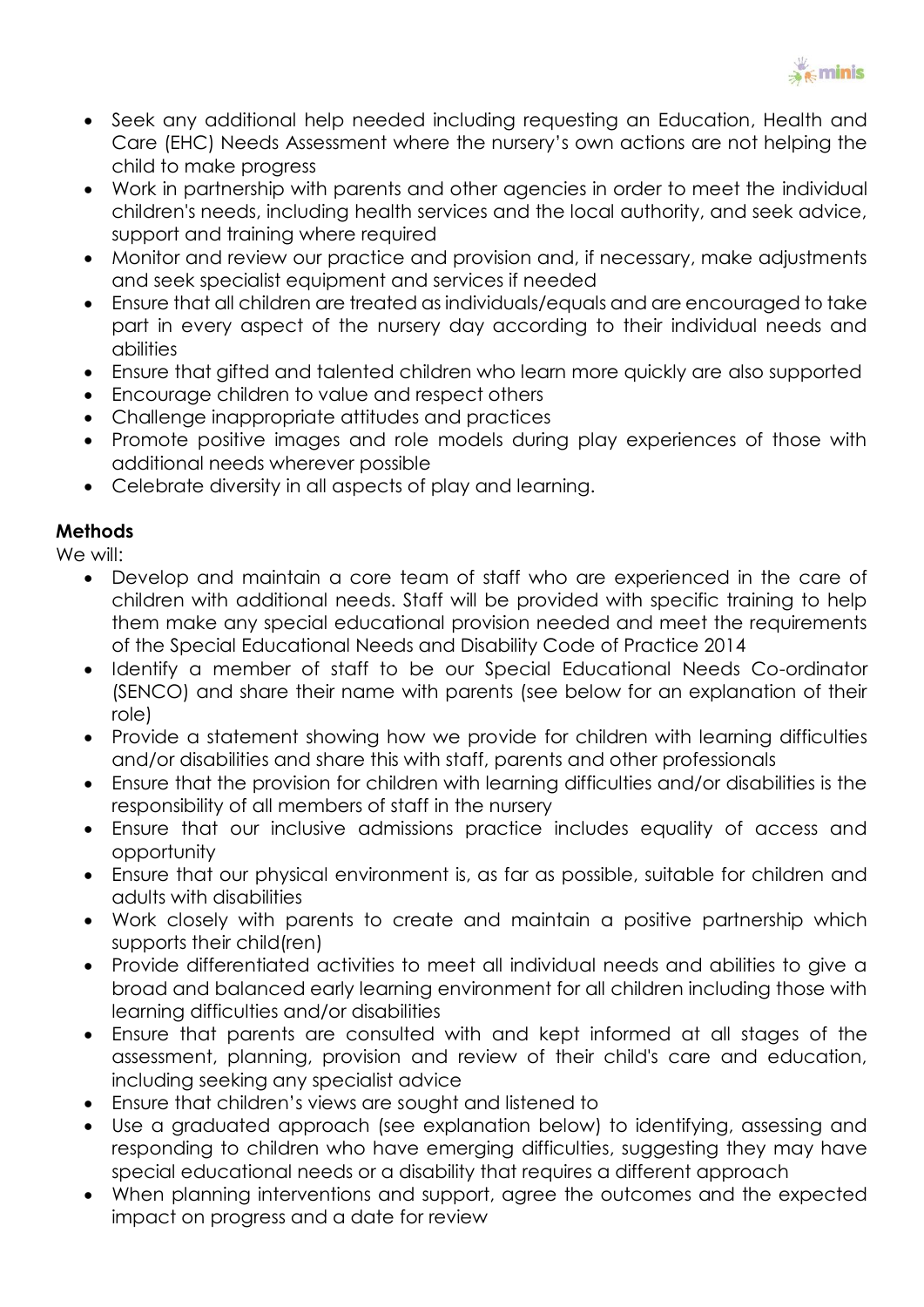

- Hold review meetings with parents at the agreed times and agree any changes or adjustments to support
- Seek any further advice or support needed including multi-agency approaches, Early Support and requesting an Education, Health and Care (EHC) Needs Assessment where the nursery's own actions are not helping the child make progress
- Liaise with other professionals involved with children with learning difficulties and/or disabilities and their families, including transfer arrangements to other settings and schools. We work closely with the next school or care setting and meet with them to discuss the child's needs to ensure information exchange and continuity of care
- Provide parents with information on sources of independent advice and support
- Keep records of the assessment, planning, provision and review for children with learning difficulties and/or disabilities
- Provide resources, in so far as we can (human and financial), to implement our SEN/disability policy
- Ensure the privacy of children with learning difficulties and/or disabilities when intimate care is being provided
- Provide in-service training for practitioners and volunteers
- Raise awareness of any specialism the setting has to offer, e.g. Makaton trained staff
- Ensure the effectiveness of our SEN/disability provision by collecting information from a range of sources e.g. assessment information, targeted plans and outcomes, staff and management meetings, parental and external agencies' views, inspections and complaints. This information is collated, evaluated and reviewed annually
- Provide a complaints procedure and make available to all parents.
- Monitor and review our policy annually.

## **The role of the Special Education Needs Co-ordinator (SENCO)**

The role of the SENCO is to provide a lead for staff in relation to SEN and disabilities and to make sure procedures are followed, appropriate records kept and parents are involved. The child's practitioner (key person) will normally remain responsible for working with the child on a daily basis and for planning and delivering an individualised programme. The particular responsibilities of our SENCO are:

- ensuring all practitioners in the setting understand their responsibilities to children with SEN and the setting's approach to identifying and meeting SEN
- advising and supporting colleagues
- ensuring parents are closely involved throughout and that their insights inform action taken by the setting
- liaising with professionals or agencies beyond the setting.

## Our nursery SENCO is **Chantel Monteiro**

## **Graduated approach**

In line with requirements of the Special Educational Needs and Disability Code of Practice, we take a graduated approach to working with children with emerging concerns and their families. This approach includes:

- An analysis of the child's needs including whether we should seek more specialist help from health, social services or other agencies
- An agreement about the interventions and support needed and the expected impact on progress and a date for review
- Implementation of the interventions or programmes agreed, including assessing the child's response to the action taken